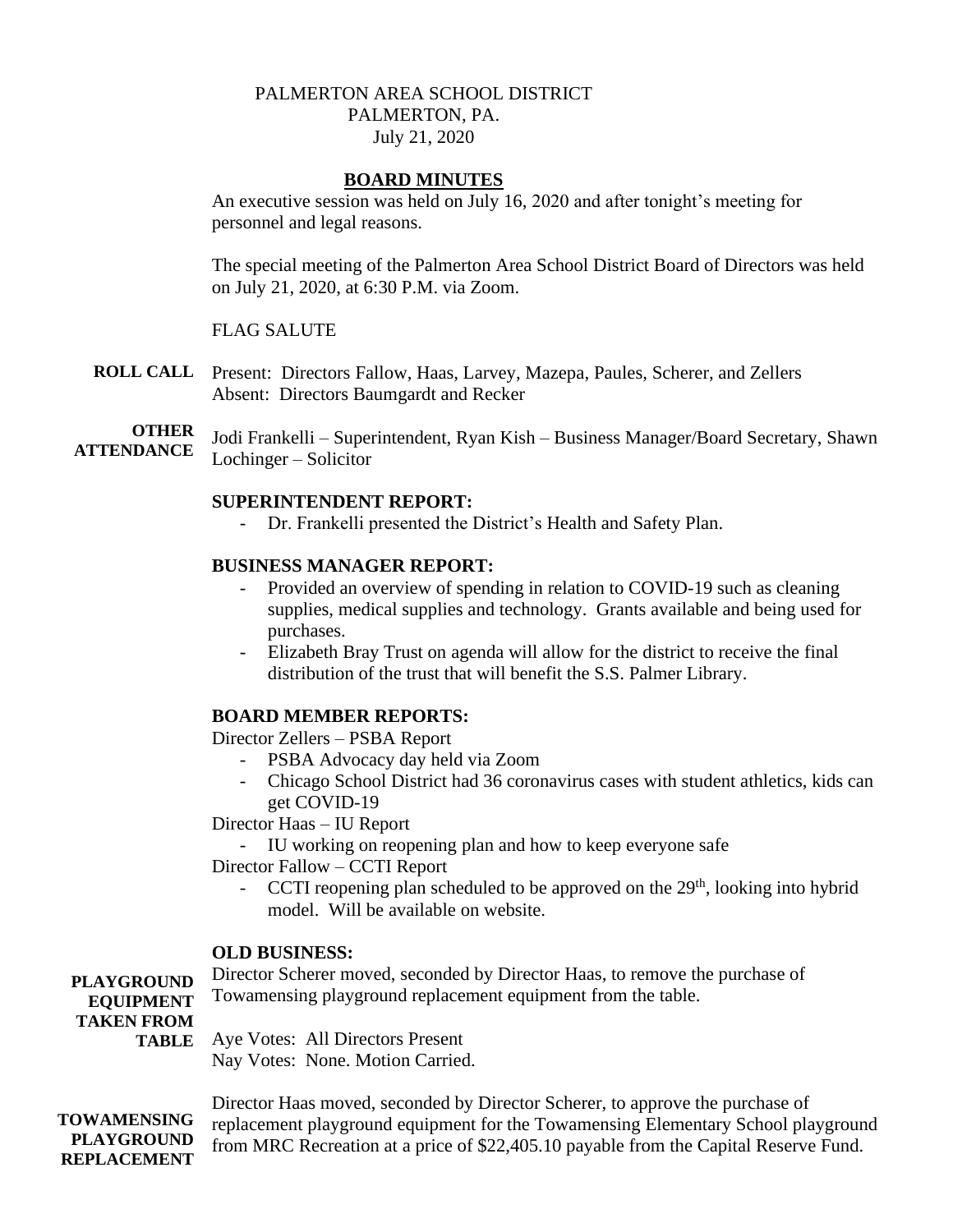#### **EQUIPMENT APPROVED**

Aye Votes: Directors Fallow, Haas, Mazepa, Paules, Scherer, and Zellers. Nay Votes: Director Larvey

# **PUBLIC PARTICIPATION:**

Brooke Klotz – Commented about George's Busing, how they received money from the school but didn't pay their drivers. Both Attorney Lochinger and Director Paules encouraged her to take the matter up with her employer.

Lisa Snell Kern – Questioned what instruction will look like if the district is forced to go virtual. Dr. Frankelli responded that things would look different than they did in the spring but will be addressed at the next board meeting. Ms. Snell Kern questioned if nurses and doctors will be involved in the plan. Dr. Frankelli stated that superintendents get together on a weekly basis and have health officials involved with the meetings to assist in the plans.

#### **CONSENT AGENDA**

**HIRED**

Director Haas moved, seconded by Director Mazepa, to approve the attached consent agenda.

Aye Votes: All Directors Present Nay Votes: None. Motion Carried.

#### **BOARD MINUTES FINANCIAL REPORTS TRUST FUND AUTHORIZA-TION TUITION LEARNING SUPPORT TEACHER HIRED HS SCIENCE TEACHER HIRED GIRLS BBALL ASS'T COACH RESIGNATION GIRLS BBALL ASS'T COACH CONSENT AGENDA** Approved the Board Minutes from June  $16<sup>th</sup>$ , 2020. Approved the Board Minutes from June 23rd, 2020. Approved the Board Minutes from June  $28<sup>th</sup>$ , 2020. Approved the Accounts Payable Reports. Approved the Treasurer's Reports. Authorized the Business Manager to execute the Elizabeth Bray Trust Fund Distribution on behalf of the Palmerton Area School District. Approved the attached tuition reimbursement (enclosure). Approved Kimberly Bittle as High School Learning Support Teacher at master's, step 6, at a rate of \$52,000 effective upon release from current contracted employment. Approved Julia Dougherty as High School Science Teacher at master's, step 8, at a rate of \$54,500 effective upon the release from current contracted employment. Approved the resignation of Brian Morgan as Assistant Girls Basketball Coach effective June 29, 2020. Approved Jim Hay as Assistant Girls Basketball Coach at a stipend of \$4,076 for the 2020-2021 school year.